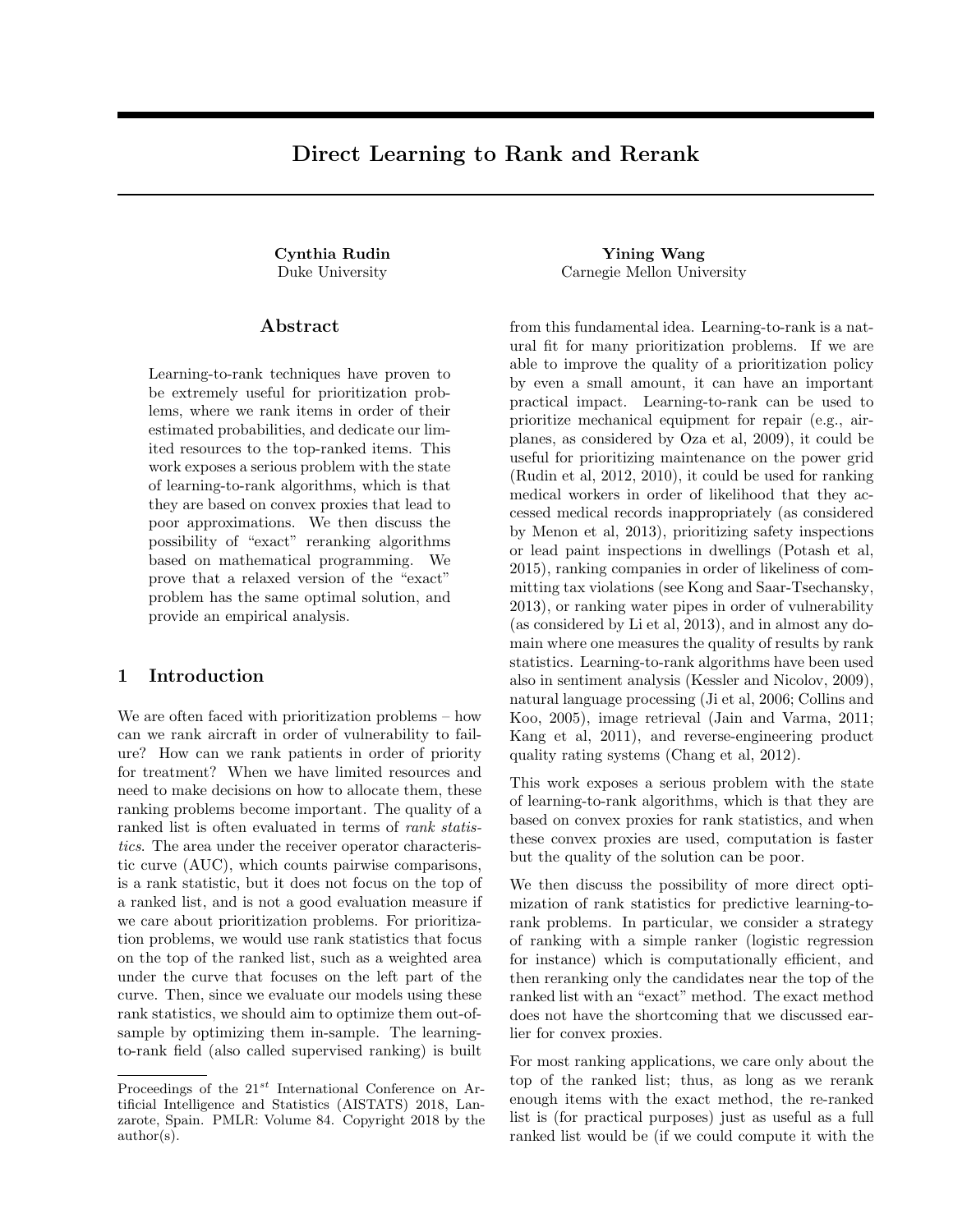exact method, which would be computationally prohibitive).

The best known theoretical guarantee on ranking methods is obtained by directly optimizing the rank statistic of interest (as shown by theoretical bounds of Clemençon and Vayatis, 2008; Rudin and Schapire, 2009, for instance) hence our choice of methodology – mixed-integer programming (MIP) – for reranking in this work. Our general formulation can optimize any member of a large class rank statistics using a single mixed-integer linear program. Specifically, we can handle (a generalization of) the large class of conditional linear rank statistics, which includes the Wilcoxon-Mann Whitney U statistic, or equivalently the Area Under the ROC Curve, the Winner-Take-All statistic, the Discounted Cumulative Gain used in information retrieval (Järvelin and Kekäläinen, 2000), and the Mean Reciprocal Rank.

Exact learning-to-rank computations need to be performed carefully; we should not refrain from solving hard problems, but certain problems are harder than others. We provide two MIP formulations aimed at the same ranking problems. The first one works no matter what the properties of the data are. The second formulation is much faster, and is theoretically shown to produce the same quality of result as the first formulation when there are no duplicated observations. Note that if the observations are chosen from a continuous distribution then duplicated observations do not occur, with probability one.

One challenge in the exact learning-to-rank formulation is the way of handling ties in score. As it turns out, the original definition of conditional linear rank statistics can be used for the purpose of evaluation but not optimization. We show that a small change to the definition can be used for optimization.

This paper differs from our earlier technical report and non-archival conference paper (Chang et al, 2011, 2010), which were focused on solving full problems to optimality, and did not consider reranking or regularization; our exposition for the formulations closely follows this past work. The technique was used by Chang et al (2012) for the purpose of reverse engineering product rankings from rating companies that do not reveal their secret rating formula.

## 2 Learning-to-Rank and Learning-To-Rerank

The training data are labeled observations  $\{(\mathbf{x}_i, y_i)\}_{i=1}^n$ , with observations  $\mathbf{x}_i \in X \subset \mathcal{R}^d$ and labels  $y_i \in \{0,1\}$  for all i. The observations labeled "1" are called "positive observations," and the

observations labeled "0" are "negative observations." There are  $n_{+}$  positive observations and  $n_{-}$  negative observations, with index sets  $S_+ = \{i : y_i = 1\}$  and  $S_ = \{k : y_k = 0\}.$  A ranking algorithm uses the training data to produce a scoring function  $f: X \to \mathcal{R}$ that assigns each observation a real-valued score. Ideally, for a set of test observations drawn from the same (unknown) distribution as the training data, f should rank the observations in order of  $P(y = 1|x)$ , and we measure the quality of the solution using "rank statistics," or functions of the observations relative to each other. Note that bipartite ranking and binary classification are fundamentally different, and there are many works that explain the differences (e.g., Ertekin and Rudin, 2011). Briefly, classification algorithms consider a statistic of the observations relative to a decision boundary  $(n \text{ comparisons})$ whereas ranking algorithms consider observations relative to each other (on the order of  $n^2$  comparisons for pairwise rank statistics).

Since the evaluation of test observations uses a chosen rank statistic, the same rank statistic (or a convexified version of it) is optimized on the training set to produce f. Regularization is added to help with generalization. Thus, a ranking algorithm looks like:

$$
\min_{f \in \mathcal{F}} \text{ RankStatic}(f, \{\mathbf{x}_i, y_i\}_i) + C \cdot \text{Regularizer}(f).
$$

For efficiency we are considering *reranking* methods, which have two ranking steps. In the first ranking step, a base algorithm is run over the training set, and a scoring function finitial is produced and observations are rank-ordered by the score. A threshold is chosen, and all observations with scores above the threshold are reranked by another ranking algorithm which produces another scoring function  $f$ . To evaluate the quality of the solution on the test set, each test observation is evaluated first by  $f_{initial}$ . For the observations with scores above the threshold, they are reranked according to f. The full ranking of test observations is produced by appending the test observations scored by  $f$  to the test observations scored only by  $f_{\text{initial}}$ .

Rank Statistics. For the purpose of this section, the rank is currently defined so that the top of the list has the highest ranks, and all ranks are unique so that each observation is assigned to one rank. The rank of an observation is the number of observations with scores at or beneath it: Rank $(f(\mathbf{x}_i)) = \sum_{t=1}^n \mathbf{1}_{[f(\mathbf{x}_t) \leq f(\mathbf{x}_i)]}$ . Thus, ranks can range from 1 at the bottom to  $n$  at the top. A conditional linear rank statistic (CLRS) created from scoring function  $f : X \to \mathcal{R}$  is of the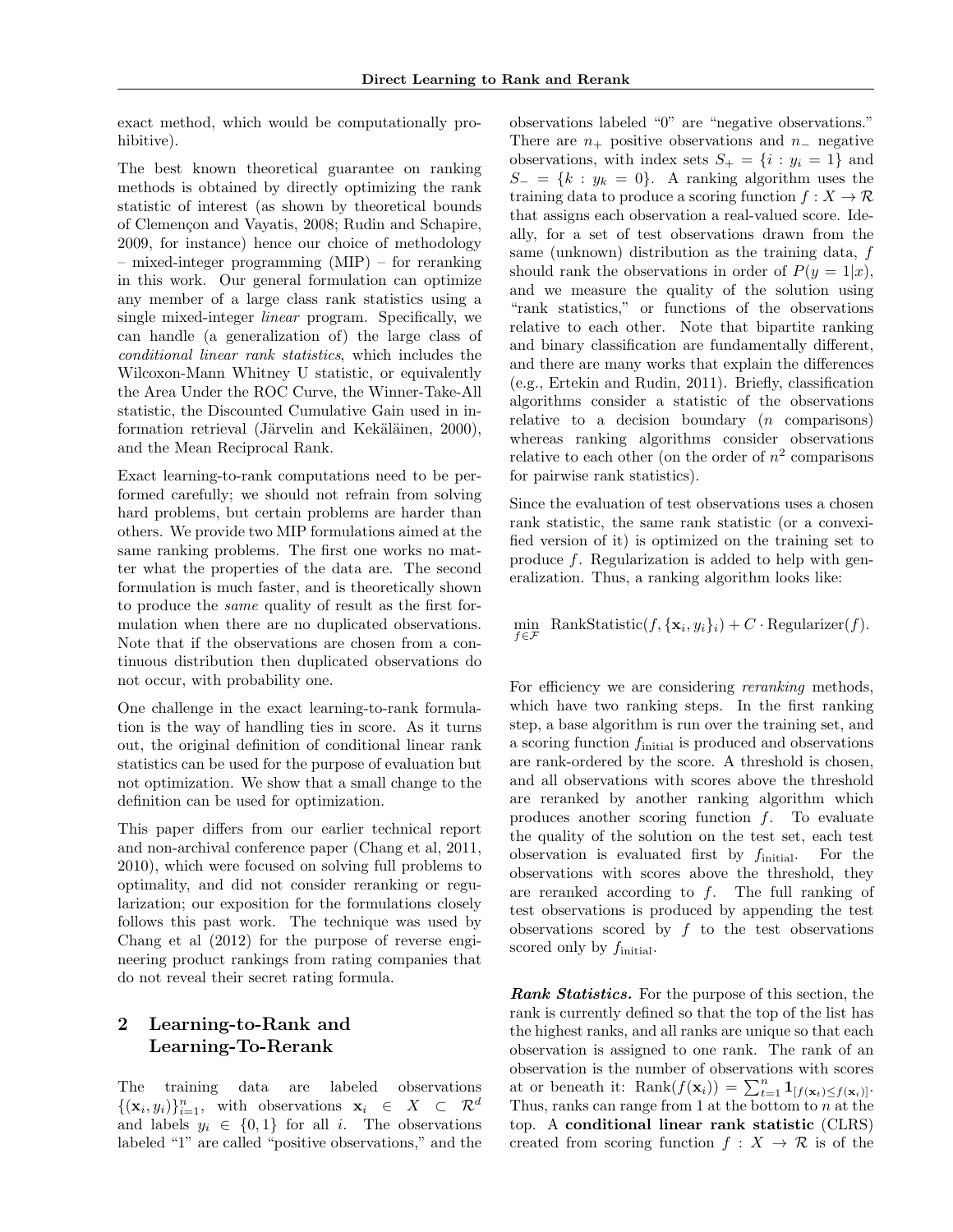form

$$
\text{CLRS}(f) = \sum_{i=1}^{n} \mathbf{1}_{[y_i=1]} \phi(\text{Rank}(f(\mathbf{x}_i))).
$$

Here  $\phi$  is a non-decreasing function producing only non-negative values. We define  $a_{\ell} := \phi(\ell)$ , the contribution to the score if the observation with rank  $\ell$  has label +1. By properties of  $\phi$ , we know  $0 \le a_1 \le a_2 \le$  $\cdots \leq a_n$ . Then

$$
\text{CLRS}(f) = \sum_{i=1}^{n} y_i \sum_{\ell=1}^{n} \mathbf{1}_{\left[\text{Rank}(f(\mathbf{x}_i)) = \ell\right]} \cdot a_{\ell}.
$$
 (1)

This class captures a broad collection of rank statistics, including the following well-known rank statistics:

•  $a_{\ell} = \ell$ : Wilcoxon Rank Sum (WRS) statistic, which is an affine function of the Area Under the Receiver Operator Characteristic Curve (AUC) when there are no ties in rank (that is,  $f$  such that  $f(\mathbf{x}_i) \neq f(\mathbf{x}_k)$   $\forall i \neq k$ ).

$$
WRS(f) = n_+ n_- \cdot AUC(f) + \frac{n_+(n_+ + 1)}{2}.
$$

The AUC is the fraction of correctly ranked positive-negative pairs:  $AUC(f)$  =  $\frac{1}{n+n_-}\sum_{i\in S_+}\sum_{k\in S_-} \mathbf{1}_{[f(\mathbf{x}_k) < f(\mathbf{x}_i)]}$ . The AUC, when multiplied by constant  $n_+n_-,$  is the Mann-Whitney U statistic.

- $a_{\ell} = \ell \cdot \mathbf{1}_{[\ell \geq \theta]}$  for predetermined threshold  $\theta$ : Related to the local AUC or partial AUC, which looks at the area under the leftmost part of the ROC curve only. The leftmost part of the ROC curve is the top portion of the ranked list.
- $a_{\ell} = \mathbf{1}_{[\ell=n]}$ : Winner Takes All (WTA), which is 1 when the top observation in the list is positivelylabeled.
- $a_{\ell} = \frac{1}{n-\ell+1}$ : Mean Reciprocal Rank (MRR) (as used by Burges et al, 2006).
- $a_{\ell} = \frac{1}{\log_2(n-\ell+2)}$ : Discounted Cumulative Gain (DCG), which is used as a quality measure in information retrieval (Järvelin and Kekäläinen, 2000).
- $a_{\ell} = \frac{1}{\log_2(n-\ell+2)} \cdot \mathbf{1}_{\lbrack \ell \geq N \rbrack}$ : DCG@N, which cuts off the DCG after the top N.
- $a_{\ell} = \ell^p$  for some  $p > 0$ : Similar to the P-Norm Push, which uses  $\ell_p$  norms to focus on the top of the list, the same way as an  $\ell_p$  norm focuses on the largest elements of a vector (Rudin, 2009a).

Rank statistics have been studied in several theoretical papers (e.g., Wang et al, 2013), and there are

many works that discuss how to approximately and rapidly solve ranking and reranking problems on the large scale (Freund et al, 2003; Tsochantaridis et al, 2005; Joachims, 2002, 2006; Cossock and Zhang, 2006; Burges et al, 2006; Chakrabarti et al, 2008; Xu et al, 2008; Le et al, 2010; Qin et al, 2013; Ferri et al, 2002; Qin et al, 2013; Ataman et al, 2006; Collins and Koo, 2005; Ji et al, 2006; Rudin, 2009a; Rudin and Schapire, 2009; Ertekin and Rudin, 2011). These works all use heuristic loss functions or other approximations in order to produce solutions more rapidly, possibly at the expense of the quality of the solution, as we will discuss.

## 3 Why Learning-To-Rank Methods Can Fail

Current methods for learning-to-rank optimize convex proxies for the rank statistics we provided above. For instance, RankBoost (Freund et al, 2003) uses the exponential loss function as an upper bound for the 0- 1 loss within the misranking error,  $\mathbf{1}_{[z \leq 0]} \leq e^{-z}$ , and minimizes  $\sum_{i \in S_+} \sum_{k \in S_-} e^{-(f(\mathbf{x}_i) - f(\mathbf{x}_k))}$  as a proxy for maximizing the AUC. There are algorithms that use various other loss functions.

We prove that the exponential loss and other common loss functions may yield poor results for some rank statistics. In particular, the main result in this section is as follows:

Theorem: There is a simple one-dimensional dataset for which there exist two ranked lists (called Solution 1 and Solution 2) that are completely reversed from each other (the top of one list is the bottom of the other and vice versa) such that the WRS (the AUC), partial AUC@100, DCG, MRR and hinge loss prefer solution 1, whereas the DCG@100, partialAUC@10 and exponential loss all prefer Solution 2.

The proof is by construction. Along the single dimension x, the dataset has 10 negatives near  $x=3$ , then 3000 positives near  $x=1$ , then 3000 negatives near  $x=0$ , and 80 positives near  $x=-10$ . This theorem means that using the exponential loss to approximate the AUC, as RankBoost does, could give the completely opposite result than desired. It also means that using the hinge loss to approximate the partial DCG or partial AUC could yield completely the wrong result. Further, the fact that the exponential loss and hinge loss behave differently also suggests that convex losses can behave quite differently than the underlying rank statistics that they are meant to approximate.

If we were directly to optimize the rank statistic of interest (as we do in this paper), the problem discussed above would vanish.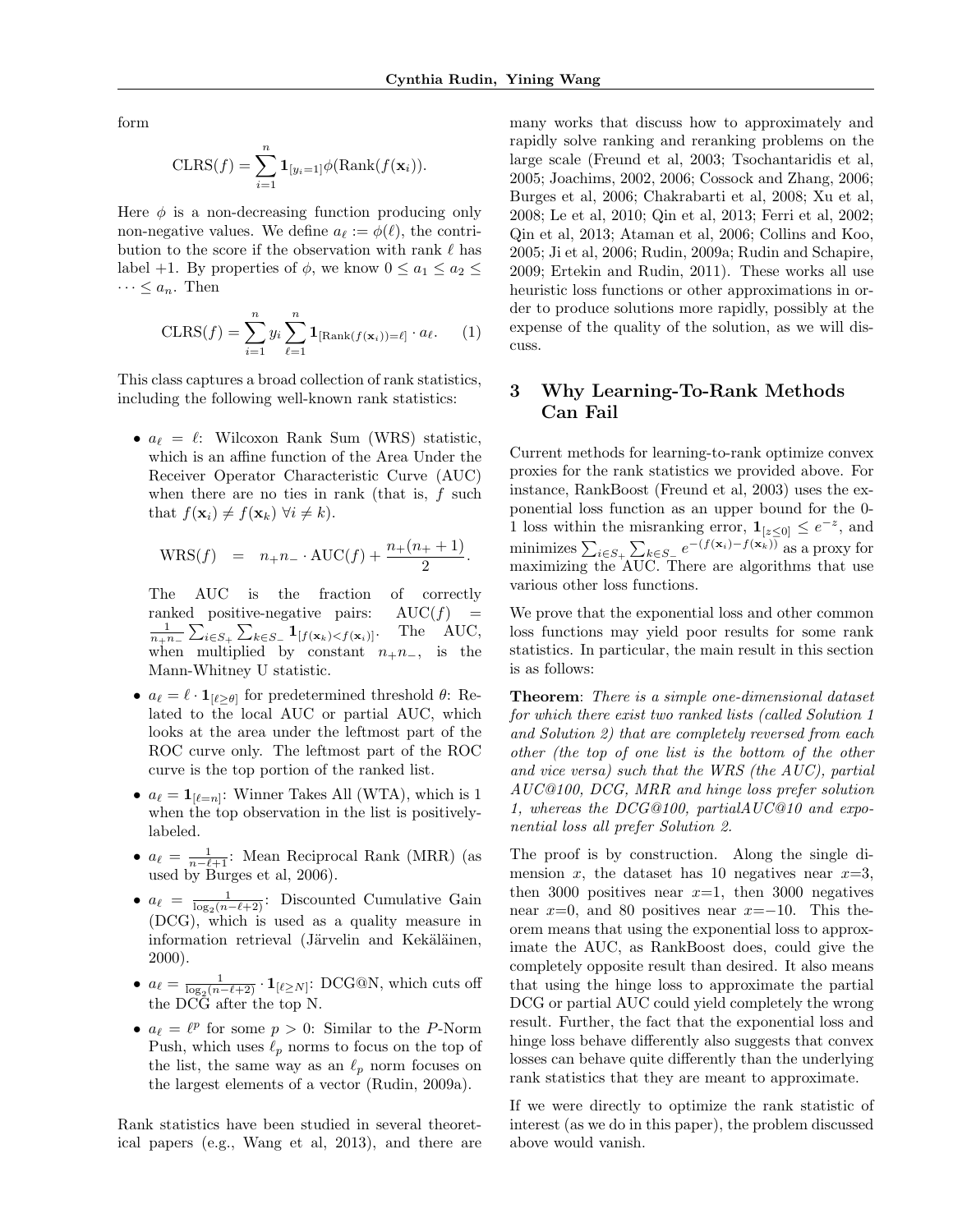#### 3.1 Most Learning-To-Rank Methods Have The Problem Discussed Above

The class of CLRS includes a very wide range of rank statistics, some of which concentrate on the top of the list (e.g., DCG) and some that do not (e.g.,WRS), and it is not clear which conditional linear rank statistics (if any) from the CLRS are close to the convexified loss functions of the ranking algorithms. RankBoost is not the only algorithm where problems can occur, and they can also occur for support vector machine ranking algorithms (e.g., Joachims, 2002; Herbrich et al, 2000) and algorithms like RankProp and RankNet (Caruana et al, 1996; Burges et al, 2005). The methods of Ataman et al (2006), Brooks (2010), and Tan et al (2013) have used linear relaxations or greedy methods for learning to rank, rather than exact reranking, which will have similar issues; if one optimizes the wrong rank statistic, one may not achieve the correct answer. Logistic regression is commonly used for ranking. Logistic regression minimizes:  $\sum_{i=1}^{n} \ln(1 + e^{-y_i \tilde{f}(\mathbf{x}_i)})$ . This loss function does not closely resemble AUC. On the other hand, it is surprising how common it is to use logistic regression to produce a predictive model, and yet evaluate the quality of the model using AUC.

The fundamental premise of learning-to-rank is that better test performance can be achieved by optimizing the performance measure (a rank statistic) on the training set. This means that one should choose to optimize differently for each rank statistic. However, in practice when the same convex substitute is used to approximate a variety of rank statistics, it directly undermines this fundamental premise, and could compromise the quality of the solution. If convexified rank statistics are a reasonable substitute for rank statistics, we would expect to see that (i) the rank statistics are reasonably approximated by their convexified versions, (ii) if we consider several convex proxies for the same rank statistic (in this case AUC), then they should all behave very similarly to each other, and similarly to the true (non-convexified) AUC. However, as we discussed, neither of these are true.

#### 3.2 Ties Are Problematic, Thus Use ResolvedRank and Subrank

Dealing with ties in rank is critical when directly optimizing rank statistics. If a tie in rank between a positive and negative is considered as correct, then an optimal learning algorithm would produce the trivial scoring function  $f(x) = constant \,\forall x$ ; this solution would unfortunately attain the highest possible score when optimizing any pairwise rank statistic. (This problem happens with the definitions of Clemençon and Vayatis, 2008).

We need to encourage our ranking algorithm not to produce ties in score, and thus in rank. To do this, we pessimistically consider a tie between and positive and a negative as a misrank. We will use two definitions of rank within the CLRS – ResolvedRanks and Subranks. For ResolvedRanks, when negatives are tied with positives, we force the negatives to be higher ranked. For Subranks, we do not force this, but when we optimize the CLRS, we will prove that ties are resolved this way anyway. The assignment of ResolvedRanks and Subranks are not unique, there can be multiple ways to assign ResolvedRanks or Subranks for a set of observations.

We define the **Subrank** by the following formula:

Subrank
$$
(f(\mathbf{x}_i)) = \sum_{k=1}^n \mathbf{1}_{[f(\mathbf{x}_k) < f(\mathbf{x}_i)]}, \quad \forall i = 1, \ldots, n.
$$

The Subrank of observation  $i$  is the number of observations that score strictly below it. Subranks range from 0 to  $n - 1$  and the CLRS becomes:

$$
\mathrm{CLRS}_{\mathrm{Subrank}}(f) = \sum_{i=1}^{n} y_i \sum_{\ell=1}^{n} \mathbf{1}_{\left[\mathrm{Subrank}(f(\mathbf{x}_i)) = \ell-1\right]} \cdot a_{\ell}.
$$

Observations with equal score have tied Subranks. ResolvedRanks are defined as follows, where tied ranks are resolved pessimistically.

ResolvedRanks obey: (i) The ResolvedRank of an observation is greater than or equal to its Subrank. (ii) If a positive observation and a negative observation have the same score, then the negative observation is given a higher ResolvedRank. (iii) Each possible ResolvedRank, 0 through  $n-1$ , is assigned to exactly one observation.

The SubRanks and ResolvedRanks are equal to each other when there are no ties in score. We then have the CLRS with ResolvedRanks as:

$$
\begin{aligned} &\text{CLRS}_{\text{ResolvedRank}}(f) \\ &= \sum_{i=1}^{n} y_i \sum_{\ell=1}^{n} \mathbf{1}_{\text{[ResolvedRank}(f(\mathbf{x}_i))=\ell-1]} \cdot a_{\ell}. \end{aligned}
$$

The ResolvedRanks are the quantity of interest, as optimizing them will provide a scoring function with minimal misranks and minimal ties between positives and negatives.

# 4 Maximize the Regularized CLRS with ResolvedRanks

In the supplement we produce two formulations – one for optimizing the regularized CLRS with ResolvedRanks, and the other for optimizing the regularized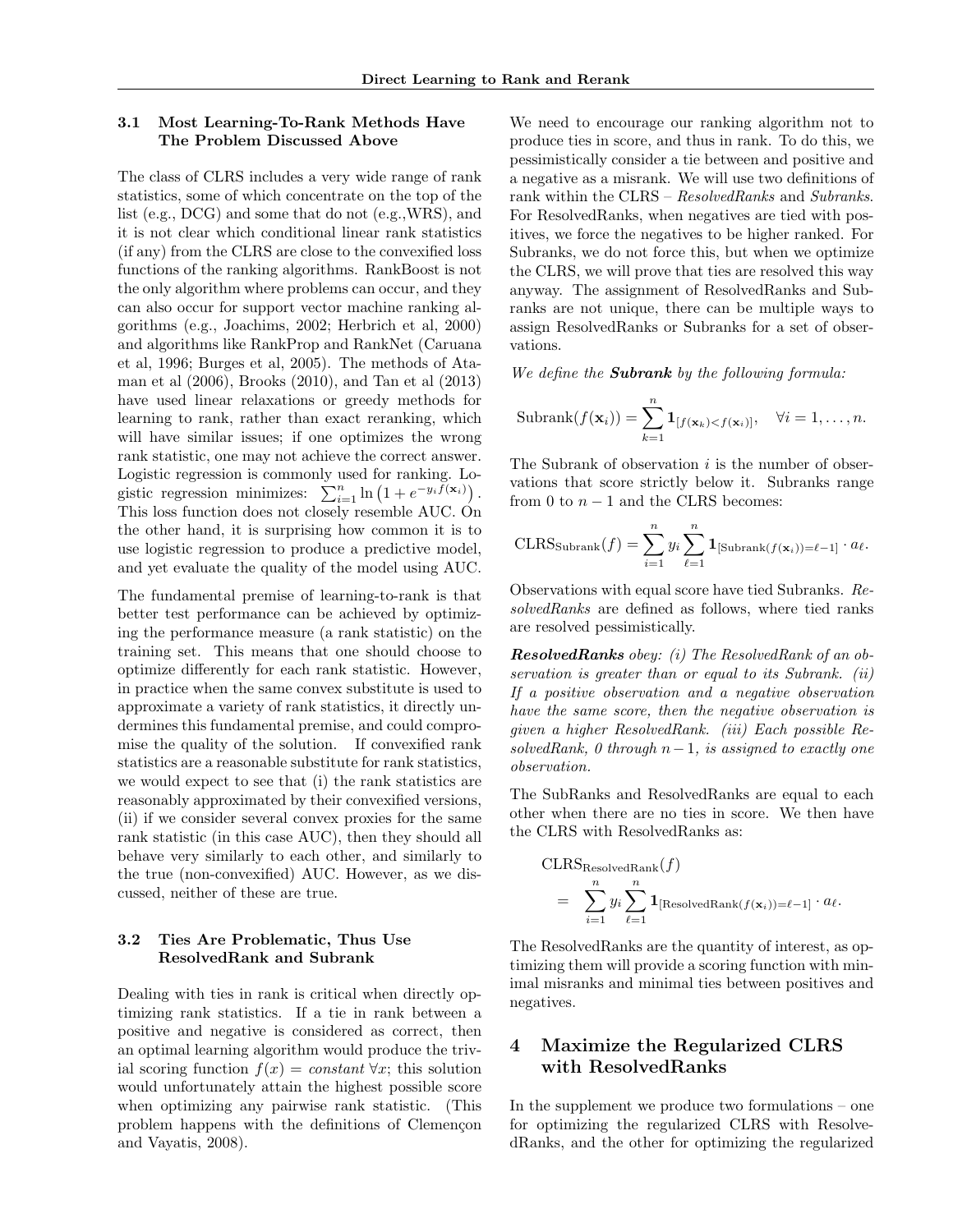CLRS with Subranks. Here we describe only the ResolvedRanks formulation, though the Subrank formulation would be used for the reranking step.

We would like to optimize the general CLRS, for any choices of the  $a_{\ell}$ 's, where we want to penalize ties in rank between positives and negatives, and we would also like a full ranking of observations. Thus, we will directly optimize

$$
CLRS_{ResolvedRank}(f) + C \cdot Regularizer(f)
$$

for our reranking algorithm. Our hypothesis space is the space of linear scoring functions  $f(\mathbf{x}_i) = \mathbf{w}^T \mathbf{x}_i$ , where  $\mathbf{w} \in \mathcal{R}^d$ .

$$
\max_{\mathbf{w}\in\mathcal{R}^d} \text{CLRS}_{\text{ResolvedRank}}(\mathbf{w}) - C \|\mathbf{w}\|_0
$$
\n
$$
= \max_{\mathbf{w}\in\mathcal{R}^d} \sum_{i=1}^n y_i \sum_{\ell=1}^n \mathbf{1}_{\text{[ResolvedRank}(\mathbf{w}^T\mathbf{x}_i))=\ell-1]} \cdot a_{\ell} - C \|\mathbf{w}\|_0.
$$

Nonlinearities can be incorporated as usual by including additional variables, such as indicator variables or nonlinear functions of the original variables. We optimize over choices for vector w. Building up to the formulation, we will create the binary variable  $t_{i\ell}$  so that it is 1 for  $\ell \leq$  ResolvedRank $(f(\mathbf{x}_i)) + 1$ and 0 otherwise. That is, if observation  $i$  has ResolvedRank equal to 5, then  $t_{i1},..., t_{i6}$  are all 1 and  $t_{i7},..., t_{in}$  are 0. Then  $\sum_{\ell=1}^n (a_{\ell}-a_{\ell-1})t_{i\ell}$  is a telescoping sum for  $\ell \leq$ ResolvedRank $(f(\mathbf{x}_i))+1$ . When we define  $a_0 = 0$ , the sum reduces to  $a_{\text{ResolvedRank}(f(\mathbf{x}_i))+1}$ , or:  $\sum_{\ell=1}^n \mathbf{1}_{\text{[ResolvedRank}(f(\mathbf{x}_i))=\ell-1]} \cdot a_{\ell}$ . We multiply by  $y_i$  and sum to produce the  $CLRS_{ResolvedRank}$ . Doing this, CLRS<sub>ResolvedRank</sub> becomes:

$$
\sum_{i=1}^{n} y_i \sum_{\ell=1}^{n} (a_{\ell} - a_{\ell-1}) t_{i\ell} \text{ where } a_0 = 0.
$$

By definition  $t_{i1} = 1$  for all i, so we can simplify the CLRSResolvedRank function above to:

$$
\sum_{i \in S_+} \left( \sum_{\ell=2}^n (a_{\ell} - a_{\ell-1}) t_{i\ell} + a_1 \right)
$$
  
=  $|S_+|a_1 + \sum_{i \in S_+} \sum_{\ell=2}^n (a_{\ell} - a_{\ell-1}) t_{i\ell}.$ 

Note that the differences  $a_{\ell}-a_{\ell-1}$  are all nonnegative. Only when they are strictly positive is a contribution made to the CLRS<sub>ResolvedRank</sub> function. Thus, we introduce notation  $\tilde{a}_{\ell} = a_{\ell} - a_{\ell-1}$  and  $S_r = \{\ell \geq 2 : \tilde{a} > \ell\}$  $0$ . The CLRS $_{\text{ResolvedRank}}$  becomes:

$$
|S_{+}|a_{1} + \sum_{i \in S_{+}} \sum_{\ell \in S_{r}} \widetilde{a}_{\ell} t_{i\ell}.
$$
 (2)

We will maximize this, which means that the  $t_{i\ell}$ 's will be set to 1 when possible, because the  $\tilde{a}_{\ell}$ 's in the sum are all positive. When we maximize, the constant  $|S_+|a_1|$  term can be omitted. We define integer variables  $r_i \in [0, n-1]$  to represent the ResolvedRanks of the observations. Variables  $r_i$  and  $t_{i\ell}$  are related in that  $t_{i\ell}$  can only be 1 when  $\ell \leq r_i + 1$ , implying  $t_{i\ell} \leq \frac{r_i}{\ell-1}$ . We use linear scoring functions, so the score of instance  $\mathbf{x}_i$  is  $\mathbf{w}^T \mathbf{x}_i$ . Variables  $z_{ik}$  are indicators of whether the score of observation  $i$  is above the score of observation k. Thus we want to have  $z_{ik} = 1$  if  $\mathbf{w}^T \mathbf{x}_i > \mathbf{w}^T \mathbf{x}_k$  and  $z_{ik} = 0$  otherwise. Beyond this we want to ensure no ties in score, so we want all scores to be at least  $\varepsilon$  apart. Thus we have derived our first ranking algorithm, which maximizes the regularized CLRS using ResolvedRanks.

$$
\underset{\mathbf{w}, \gamma_j, z_{ik}, t_{i\ell}, r_i \forall i, k, \ell, j}{\text{argmax}} \quad \sum_{i \in S_+} \sum_{\ell \in S_r} \widetilde{a}_l t_{i\ell} - C \sum_j \gamma_j \quad \text{s.t}(3)
$$

$$
z_{ik} \le \mathbf{w}^T(\mathbf{x}_i - \mathbf{x}_k) + 1 - \varepsilon, \quad \forall i, k = 1, \dots, n, \quad (4)
$$

$$
z_{ik} \ge \mathbf{w}^T(\mathbf{x}_i - \mathbf{x}_k), \quad \forall i, k = 1, \dots, n,
$$
 (5)

$$
\gamma_j \ge w_j \tag{6}
$$

$$
\gamma_j \ge -w_j \tag{7}
$$

$$
r_i - r_k \ge 1 + n(z_{ik} - 1), \quad \forall i, k = 1, ..., n,
$$
 (8)

$$
r_k - r_i \ge 1 - nz_{ik}, \quad \forall i \in S_+, k \in S_-,
$$
  
\n
$$
r_k - r_i \ge 1 - nz_{ik}, \quad \forall i, k \in S_+, i < k,
$$
  
\n(10)

$$
r_k - r_i \ge 1 - nz_{ik}, \quad \forall i, k \in S_-, i < k,
$$
\n
$$
(10)
$$

$$
t_{i\ell} \le \frac{r_i}{\ell - 1}, \quad \forall i \in S_+, \ell \in S_r,
$$
\n(12)

$$
-1 \le w_j \le 1, \quad \forall j = 1, \dots, d,
$$

$$
0 \le r_i \le n - 1, \quad \forall i = 1, ..., n,
$$
  
\n
$$
z_{ik} \in \{0, 1\} \forall i, k = 1, ..., n,
$$
\n(13)

$$
t_{i\ell} \in \{0, 1\} \,\forall i \in S_+, \ell \in S_r,\tag{14}
$$

$$
\gamma_j \in \{0, 1\} \forall j \in \{1, \dots d\}.
$$
\n
$$
(15)
$$

To ensure that solutions with ranks that are close together are not feasible, Constraint (4) forces  $z_{ik} = 0$  if  $\mathbf{w}^T \mathbf{x}_i - \mathbf{w}^T \mathbf{x}_k < \varepsilon$ , and Constraint (5) forces  $z_{ik} = 1$ if  $\mathbf{w}^T \mathbf{x}_i - \mathbf{w}^T \mathbf{x}_k > 0$ . Thus, a solution where any two observations have a score difference above 0 and less than  $\varepsilon$  is not feasible. (Note that these constraints alone do not prevent a score difference of exactly 0; for that we need the constraints that follow.) Constraints (6) and (7) define the  $\gamma_i$ 's to be indicators of nonzero coefficients  $w_j$ . Constraints (8)-(11) are the "tie resolution" equations. Constraint (8) says that for any pair  $(\mathbf{x}_i, \mathbf{x}_k)$ , if the score of i is larger than that of k so that  $z_{ik} = 1$ , then  $r_i \geq r_k+1$ . That handles the assignment of ranks when there are no ties, so now we need only to resolve ties in the score. We have Constraint (9) that applies to positive-negative pairs: when the pair is tied, this constraint forces the negative observation to have higher rank. Similarly, Constraints (10) and (11) apply to positive-positive pairs and negative-negative pairs respectively, and state that ties are broken lexi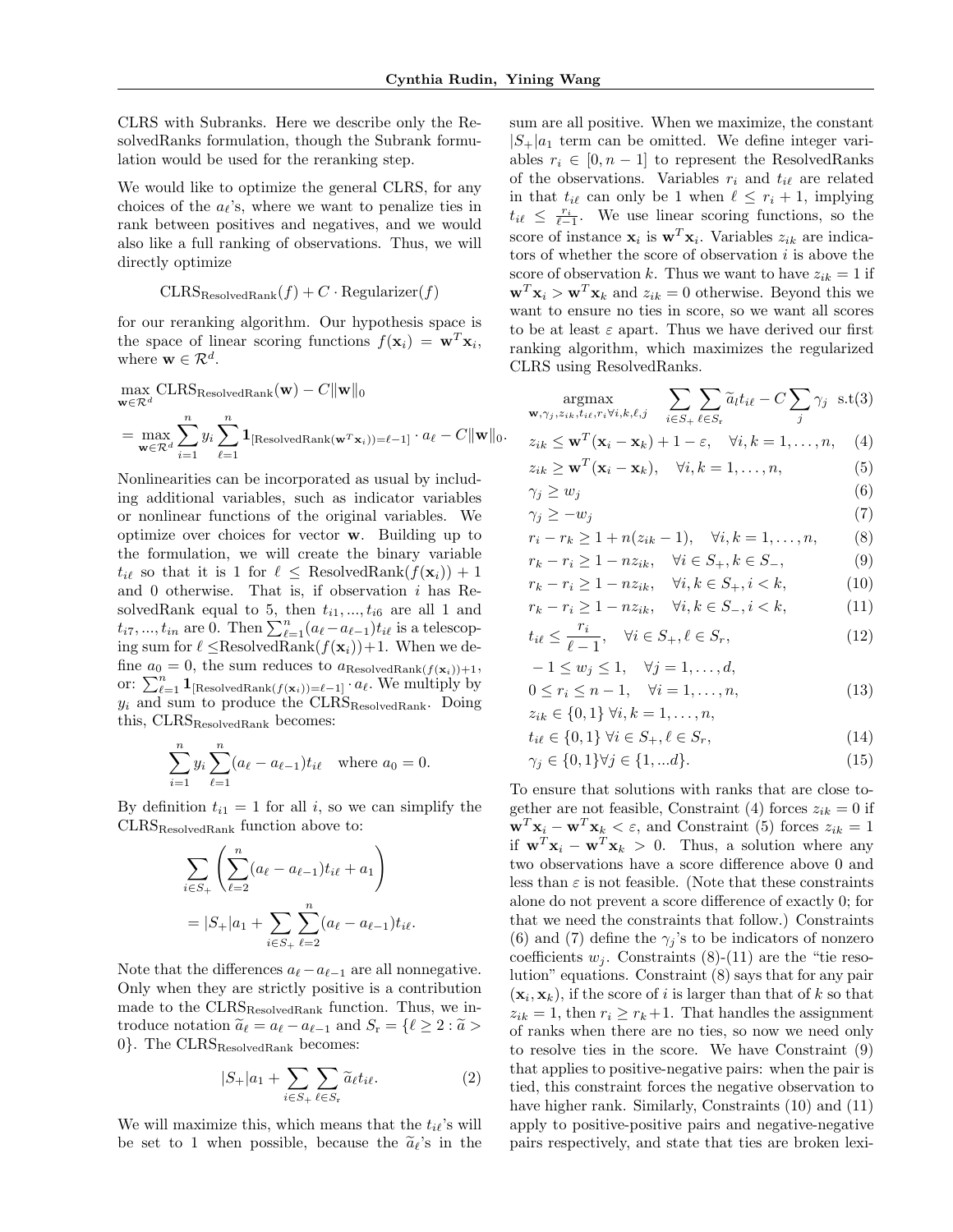cographically, that is, according to their index in the dataset. We discussed Constraint (12) earlier, which provides the definition of  $t_{i\ell}$  so that  $t_{i\ell} = 1$  whenever  $\ell \leq r_i + 1$ . Also we force the  $w_j$ 's to be between -1 and 1 so its values do not go to infinity and so that the  $\varepsilon$  values are meaningful, in that they can be considered relative to the maximum possible range of  $w_i$ . The novelty of this formulation is that it is linear in all variables, which is a challenge for a problem with this level of complexity.

The formulation for the Subrank optimization problem  $\max_{\mathbf{w}\in\mathcal{R}^d}$  CLRS<sub>Subrank</sub>(**w**) –  $C\|\mathbf{w}\|_0$  is provided in the supplement. Maximizing the Subrank problem is much easier, since we do not want to force a unique assignment of ranks. This means the "tie resolution" equations are no longer present. We can directly assign a Subrank for observation *i* by  $r_i = \sum_{k=1}^n z_{ik}$ because it is exactly the count of observations ranked beneath observation i; that way the  $r_i$  variables do not even need to appear in the formulation.

#### 5 Why Subranks Are Often Sufficient.

We would ultimately like to get away with solving the Subrank problem rather than the ResolvedRank problem. As we will show, this is generally possible.

The ResolvedRank formulation above has  $2d + n^2 +$  $n+|S_r|+n$  variables, which is the total number of w,  $\gamma$ ,  $z, t$ , and r variables. The Subrank formulation on the other hand has only  $2d+n+n+n+|S_r|$  variables, since we only have  $w, \gamma, z$ , and t. Denote the objectives as follows, where we have  $f(\mathbf{x}_i) = \mathbf{w}^T \mathbf{x}_i$ .

$$
G_{\rm RR}(f) = \sum_{i=1}^{n} y_i \sum_{\ell=1}^{n} \mathbf{1}_{\left[\text{ResolvedRank}(f(\mathbf{x}_i)) = \ell-1\right]} \cdot a_{\ell} - C \|\mathbf{w}\|_0
$$
  

$$
G_{\rm Sub}(f) = \sum_{i=1}^{n} y_i \sum_{\ell=1}^{n} \mathbf{1}_{\left[\text{Subrank}(f(\mathbf{x}_i)) = \ell-1\right]} \cdot a_{\ell} - C \|\mathbf{w}\|_0.
$$

The following lemma contains a basic relationship:

**Lemma 1**  $G<sub>Sub</sub>(f) \leq G<sub>RR</sub>(f)$  for all f. Further,  $G<sub>Sub</sub>(f) = G<sub>RR</sub>(f)$  for all f with no ties.

We will show that any maximizer of  $G_{\text{Sub}}$  also maximizes  $G_{RR}$ . This is true under a general condition, which is that there are no exactly duplicated observations. In the first part of the proof, we consider whether there are maximizers of  $G_{RR}$  that have no ties in score, that is, solutions w where  $f(\mathbf{x}_i) \neq f(\mathbf{x}_k)$  for any two observations  $i$  and  $k$ . Assuming such solutions exist, we then show in Theorem 1 that any maximizer of  $G_{\text{Sub}}$  is also a maximizer of  $G_{\text{RR}}$ .

**Theorem 1** Assume that the set  $\arg\max_{f} G_{RR}(f)$ contains at least one function  $\overline{f}$  having no ties in score. Then any  $f^*$  such that  $f^* \in \text{argmax}_f G_{\text{Sub}}(f)$  also  $obeys f^* \in \text{argmax}_f G_{RR}(f).$ 

Thus, if there are no ties, a maximizer of  $G_{\text{Sub}}$  is also a maximizer of  $G_{RR}$ . One of the main steps in the proof of this theorem is:

**Lemma 2** If we are given  $\overline{f} \in \operatorname{argmax}_{f} G_{RR}(f)$  that yields a scoring function  $\overline{f}(\mathbf{x}) = \overline{\mathbf{w}}^T\mathbf{x}$  with ties, it is possible to construct a perturbed scoring function  $\widehat{f}$  that: (i) preserves all pairwise orderings,  $\overline{f}(\mathbf{x}_i)$  >  $\overline{f}(\mathbf{x}_k) \Rightarrow \hat{f}(\mathbf{x}_i) > \hat{f}(\mathbf{x}_k)$ , (ii) has no ties,  $\hat{f}(\mathbf{x}_i) \neq$  $\widehat{f}(\mathbf{x}_k)$  for all i, k. (iii) has  $\|\overline{\mathbf{w}}\|_0 = \|\widehat{\mathbf{w}}\|_0$ . This result holds whenever no observations are duplicates of each other,  $\mathbf{x}_i \neq \mathbf{x}_k \ \forall i, k$ .

Here is the main result about the Subrank and ResolvedRank. It says that if there are no duplicated observations, then there are no ties, and thus a maximizer of  $G_{\text{Sub}}$  is also a maximizer of  $G_{\text{RR}}$ .

**Theorem 2** Given  $f^* \in \text{argmax}_f G_{\text{Sub}}(f)$ , then  $f^* \in$  $argmax_{f}G_{RR}(f)$ . This holds when there are no duplicated observations,  $x_i \neq x_k \ \forall i, k$  where  $i \neq k$ .

The result in Theorem 2 shows why optimizing  $G_{\text{Sub}}$  is sufficient to obtain the maximizer of  $G_{RR}$  to use in the reranking algorithm. These theoretical results show why the Subrank formulation is sufficient to solve the ResolvedRank formulation. The proofs of each theorem requires several lemmas proven over several pages, and are thus relegated to the supplement.

# 6 Empirical Discussion of Learning-To-Rank.

Table 1 illustrates that there are many datasets where reranking using the Subrank formulation can substantially improve the quality of the solution. The datasets we used were: ROC Flexibility (which was designed to show differences in rank statistics, available from Rudin, 2009b); Abalone19 (growth of sea creatures, Alcalá-Fdez et al, 2011); UIS from the UMass AIDS Research Unit, which contains patient information including drug use history, and the label represents whether the patient remained drug free for 12 months afterwards (Hosmer et al, 2013); Travel, which is from a transportation survey between 3 Australian cities (Hosmer et al, 2013); NHANES, which considers prediction of obesity (Hosmer et al, 2013); and Gaussians, which is similar to the dataset discussed earlier about why ranking methods can fail. We present comparative results with several baseline ranking meth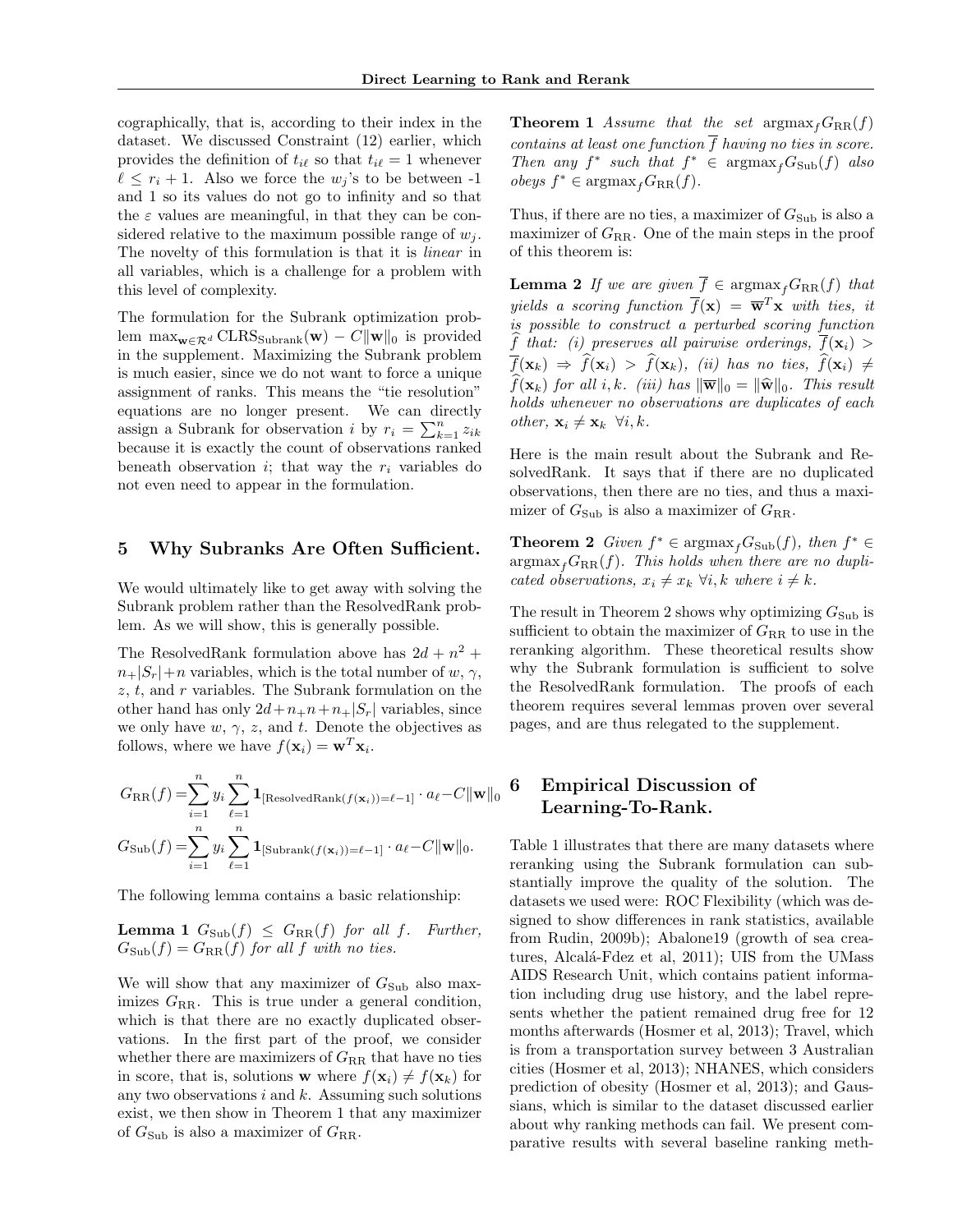ods, namely Logistic Regression (LR), Support Vector Machines (SVM), RankBoost (RB), and the P-Norm Push for  $p = 2$  and for the Subrank MIP formulations at 4 different levels of the cutoff  $K$  for reranking. For the SVM, we tried regularization parameters  $10^{-1}$ ,  $10^{-2}$ , ...,  $10^{-6}$  and reported the best. We chose datasets with the right level of imbalance so that not all of the top observations belong to a single class; this ensures the rank statistics are meaningful at the top of the list. For the MIP-based methods, we used logistic regression as the base ranker, and the reranker was learned from the top  $K$ . We varied  $K$  between 50, 100, 150, and we also used the full list. An exception is made for the Abalone19 data set, for which K varies between 250, 500 and 750 instead because Abalone19 is a highly imbalanced data set. We stopped the computation after 2 hours for each trial (1 hour for the ROC flexibility dataset), which gives a higher chance for the lower- $K$  rerankers to solve to optimality. Most of the K=50 experiments for the ROC flexibility dataset solved to optimality within 5 minutes. The reported means and standard deviations were computed over 10 randomly chosen training and test splits. We chose to evaluate according to the DCG measure as it is used heavily in information retrieval applications. Table 1 shows the results of our experiments, where we highlighted the best algorithm for each dataset on both training and test in bold, and used italics to represent test set results that are not statistically significantly worse than the best algorithm according to a matched pairs t-test. The smaller K models performed consistently well on these data, achieving the best test performance on all of these datasets. On some datasets, we see a ∼10% average performance improvement from reranking; on the Travel dataset, the  $K=50$  reranking model had superior results over all of the baselines uniformly across all 10 trials.

Thus our first observation is: Observation 1: There are some datasets where reranking can substantially improve the quality of the solution.

The supplement has several other experiments, illustrating the following observations.

Observation 2: There is a tradeoff between computation and quality of solution. Specifically, if the number of elements to rerank (denoted by  $K$ ) is too small, the solution will not generalize as well, and if the number of elements  $K$  is too large, we will not be able to sufficiently solve the reranking problem within the allotted time, and the solution again could suffer.

Observation 3: There are some datasets for which the variance of the result is larger than the differences in the rank statistics themselves. These are cases where better relative training values do not necessarily lead to better relative test values. In these cases we do not think it is worthwhile to use ranking algorithms at all, let alone reranking algorithms. For these datasets, logistic regression may suffice. The cases where reranking/ranking makes a difference are cases where the variance of the training and test values are small enough that we can reliably distinguish between the different rank statistics.

Observation 4: As long as the margin parameter  $\varepsilon$  is sufficiently small without being too small so that the solver will not recognize it, the quality of the solution is maintained. The regularization parameter C also can have an influence on the quality of the solution, and it is useful not to over-regularize or under-regularize. Our experiments show that if  $\varepsilon$  is too large, the solver will not be able to force all of the inequalities to be strictly satisfied with margin  $\varepsilon$ . This could force many good solutions to be considered infeasible and this may ruin the quality of the solution. It could also cause problems with convergence of the optimization problem. When  $\varepsilon$  is smaller, it increases the size of the feasible solution space, so the problem is easier to solve. On the other hand, if  $\varepsilon$  is too small, the solver will have trouble recognizing the inequality and may have numerical problems.

Observation 5: Proving optimality takes longer than finding a reasonable solution. Usually a good solution is found within a few minutes, which is an appropriate timescale for maintenance applications.

## 7 Conclusion

We discussed why current methods for ranking can fail, and presented new approaches to mitigate these serious issues. We proved an analytical reduction from the problem we want to solve (the ResolvedRank formulation) to a much more tractable problem (the Subrank formulation). We created mixed integer linear programs that are solvable for many practical problems (e.g., maintenance prioritization), and showed promising empirical results for reranking.

#### References

- Alcal´a-Fdez J, Fernandez A, Luengo J, J Derrac SG, Sánchez L, Herrera F (2011) KEEL data-mining software tool: Data set repository, integration of algorithms and experimental analysis framework. Journal of Multiple-Valued Logic and Soft Computing 17(2–3):255–287
- Ataman K, Street WN, Zhang Y (2006) Learning to rank by maximizing AUC with linear programming. In: Proc. International Joint Conference on Neural Networks (IEEE IJCNN)
- Brooks JP (2010) Support vector machines with the ramp loss and the hard margin loss. Operations Research  $59(2):467 - 479$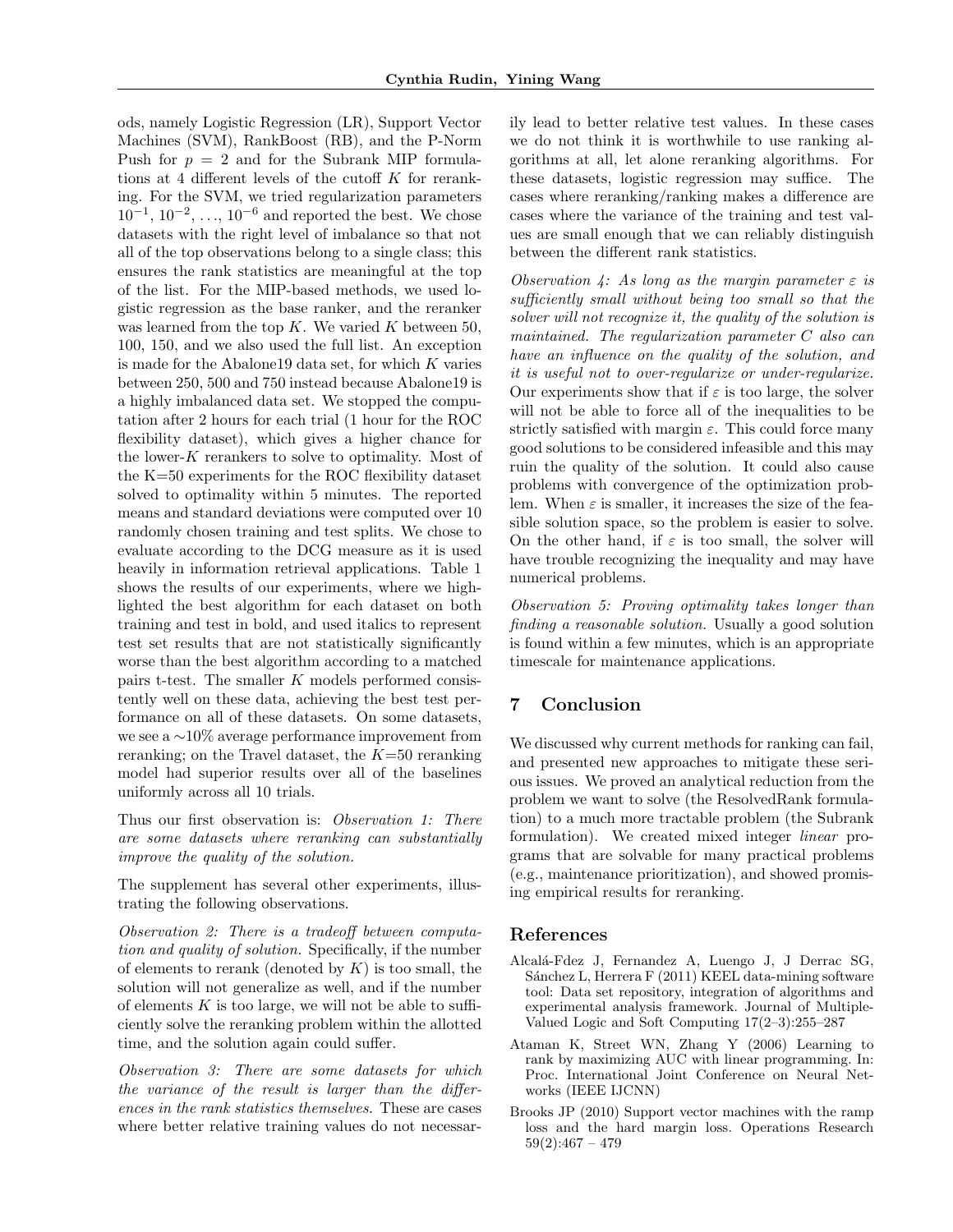| train<br>train<br>train<br>train<br>train<br>train<br>test<br>rain<br>test<br>test<br>test<br>test<br>test<br>test | MIP-based methods<br>$27.39 \pm 1.60$<br>$18.64 \pm 1.51$<br>$15.02 \pm 1.93$<br>$12.71 \pm 1.61$<br>$32.09 \pm 1.31$<br>$28.24 \pm 1.56$<br>$31.84 \pm 1.36$<br>$2.89 \pm 0.35$<br>$19.76 \pm 1.27$<br>$4.45 \pm 0.50$<br>$K=100$<br>$13.26 \pm 1.50$<br>$31.96 \pm 1.32$<br>$15.48 \pm 1.69$<br>$32.16 \pm 1.31$<br>$28.30 \pm 1.63$<br>$27.61 \pm 1.70$<br>$20.45 \pm 1.23$<br>$18.00 \pm 1.31$<br>$4.89 \pm 0.58$<br>$3.08 \pm 0.49$<br>$K=50$<br>P-norm Push<br>$31.33 \pm 31.43$<br>$13.18 \pm 1.82$<br>$17.89 \pm 1.13$<br>.<br>P<br>$28.09 \pm 1.62$<br>$27.24 \pm 1.66$<br>$14.46 \pm 1.57$<br>$18.78 \pm 1.40$<br>$31.43 \pm 1.61$<br>$3.44 \pm 0.47$<br>$3.03 \pm 0.50$<br>$29.57 \pm 1.43$<br>$12.10 \pm 1.75$<br>$29.00 \pm 1.39$<br>$17.70 \pm 1.40$<br>$24.95 \pm 1.63$<br>$26.57 \pm 1.60$<br>$19.44 \pm 1.44$<br>$13.75 \pm 2.01$<br>$3.40 \pm 0.65$<br>$2.66 \pm 0.49$<br>RB<br>Baseline methods<br>$12.98 \pm 1.79$<br>$13.83 + 1.87$<br>$31.10 \pm 1.63$<br>$26.81 \pm 1.76$<br>$30.94 \pm 1.57$<br>$6 + 1.38$<br>$17.81 \pm 1.21$<br>$27.59 \pm 1.61$<br>$-15.0 \pm$<br>$3.02 \pm 0.53$<br>ZАS<br>3.41<br>18.4<br>$13.06 \pm 1.74$<br>$14.69 \pm 1.63$<br>$31.35 \pm 1.48$<br>$27.32 \pm 1.70$<br>$31.21 \pm 1.65$<br>$28.16 \pm 1.60$<br>$18.86 \pm 1.32$<br>$3.63 \pm 0.43$<br>$2.96 \pm 0.42$<br>$17.88 \pm 1.11$<br>Dataset<br>Abalone19 <sup>a</sup><br>NHANES<br>$\rm{Travel}$<br>ROC | $34.85 \pm 1.96$<br>$35.43 \pm 1.69$<br>$33.56 \pm 1.87$<br>$34.44 \pm 1.76$<br>$35.75 \pm 1.67$<br>$34.24 \pm 1.82$<br>$35.64 \pm 1.67$<br>$35.80 \pm 1.44$<br>$33.83 \pm 1.65$<br>$34.03 \pm 1.83$<br>$35.30 \pm 1.61$ | $67.79 \pm 2.30$<br>$71.58 \pm 2.29$<br>$33.72 \pm 2.21$<br>$71.76 \pm 2.18$<br>$67.91 \pm 2.27$<br>$68.03 \pm 2.27$<br>$71.71 \pm 2.22$<br>$69.24 \pm 2.70$<br>$64.65 \pm 2.43$<br>$67.13 \pm 2.06$<br>$71.31 \pm 2.15$<br>$69.28 \pm 2.70$<br>$64.73 \pm 2.45$<br>$34.18 \pm 1.81$<br>$35.50 \pm 1.66$<br>$69.25 \pm 2.70$<br>$64.69 \pm 2.45$ |
|--------------------------------------------------------------------------------------------------------------------|------------------------------------------------------------------------------------------------------------------------------------------------------------------------------------------------------------------------------------------------------------------------------------------------------------------------------------------------------------------------------------------------------------------------------------------------------------------------------------------------------------------------------------------------------------------------------------------------------------------------------------------------------------------------------------------------------------------------------------------------------------------------------------------------------------------------------------------------------------------------------------------------------------------------------------------------------------------------------------------------------------------------------------------------------------------------------------------------------------------------------------------------------------------------------------------------------------------------------------------------------------------------------------------------------------------------------------------------------------------------------------------------------------------|--------------------------------------------------------------------------------------------------------------------------------------------------------------------------------------------------------------------------|--------------------------------------------------------------------------------------------------------------------------------------------------------------------------------------------------------------------------------------------------------------------------------------------------------------------------------------------------|
|--------------------------------------------------------------------------------------------------------------------|------------------------------------------------------------------------------------------------------------------------------------------------------------------------------------------------------------------------------------------------------------------------------------------------------------------------------------------------------------------------------------------------------------------------------------------------------------------------------------------------------------------------------------------------------------------------------------------------------------------------------------------------------------------------------------------------------------------------------------------------------------------------------------------------------------------------------------------------------------------------------------------------------------------------------------------------------------------------------------------------------------------------------------------------------------------------------------------------------------------------------------------------------------------------------------------------------------------------------------------------------------------------------------------------------------------------------------------------------------------------------------------------------------------|--------------------------------------------------------------------------------------------------------------------------------------------------------------------------------------------------------------------------|--------------------------------------------------------------------------------------------------------------------------------------------------------------------------------------------------------------------------------------------------------------------------------------------------------------------------------------------------|

- $K = 750$  for this data set because it is highly imbalanced. 750 for this data set because it is highly imbalanced K = 500 and K $= 250,$ KaWe use
- 965 C (2008) Structured learning for non-smooth ranking losses. In: Proc. 14th ACM SIGKDD international conference on Knowledge discovery and data mining (KDD), pp 88–96 Chang A, Rudin C, Bertsimas D (2010) A discrete optimization approach to supervised ranking. In: Proc. INFORMS 5th Annual Workshop on Data Mining and Health Informatics
	- Chang A, Rudin C, Bersimas D (2011) Integer optimization methods for supervised ranking. Operations Research Center Working Paper Series OR 388-11, MIT
	- Chang A, Rudin C, Cavaretta M, Thomas R, Chou G (2012) How to reverse-engineer quality rankings. Machine Learning 88:369–398
	- Clemençon S, Vayatis N (2008) Empirical performance maximization for linear rank statistics. Proc Advances in Neural Information Processing Systems (NIPS) 21
	- Collins M, Koo T (2005) Discriminative reranking for natural language parsing. Journal of Association for Computational Linguistics 31(1):25–70
	- Cossock D, Zhang T (2006) Subset ranking using regression. In: Conference on Learning Theory (COLT), pp 605–619
	- Ertekin S, Rudin C (2011) On equivalence relationships between classification and ranking algorithms. Journal of Machine Learning Research 12:2905–2929
	- Ferri C, Flach P, Hernández-Orallo J (2002) Learning decision trees using the area under the ROC curve. In: Proc. 19th International Conference on Machine Learning (ICML), Morgan Kaufmann, pp 139–146
	- Freund Y, Iyer R, Schapire RE, Singer Y (2003) An efficient boosting algorithm for combining preferences. Journal of Machine Learning Research 4:933–969
	- Herbrich R, Graepel T, Obermayer K (2000) Large margin rank boundaries for ordinal regression. Advances in Large Margin Classifiers
	- Hosmer DW, Lemeshow S, Sturdivant RX (2013) Applied Logistic Regression: Third Edition. John Wiley & Sons Inc.
	- Jain V, Varma M (2011) Learning to re-rank: Querydependent image re-ranking using click data. In: Proc. 20th International Conference on World Wide Web (WWW), pp 277–286
	- Järvelin K, Kekäläinen J (2000) IR evaluation methods for retrieving highly relevant documents. In: Proc. 23rd Annual International ACM SIGIR Conference on Research and Development in Information Retrieval, pp 41–48
- Burges C, Shaked T, Renshaw E, Lazier A, Deeds M, Hamilton N, Hullender G (2005) Learning to rank using gradient descent. In: Proc. 22nd International Conference on Machine Learning (ICML)
- Burges CJ, Ragno R, Le QV (2006) Learning to rank with nonsmooth cost functions. In: Proc. Advances in Neural Information Processing Systems (NIPS), pp 395–402
- Caruana R, Baluja S, Mitchell T (1996) Using the future to "sort out" the present: Rankprop and multitask learn-Information Processing Systems (NIPS), vol 8, pp 959–
- ing for medical risk evaluation. In: Advances in Neural Chakrabarti S, Khanna R, Sawant U, Bhattacharyya